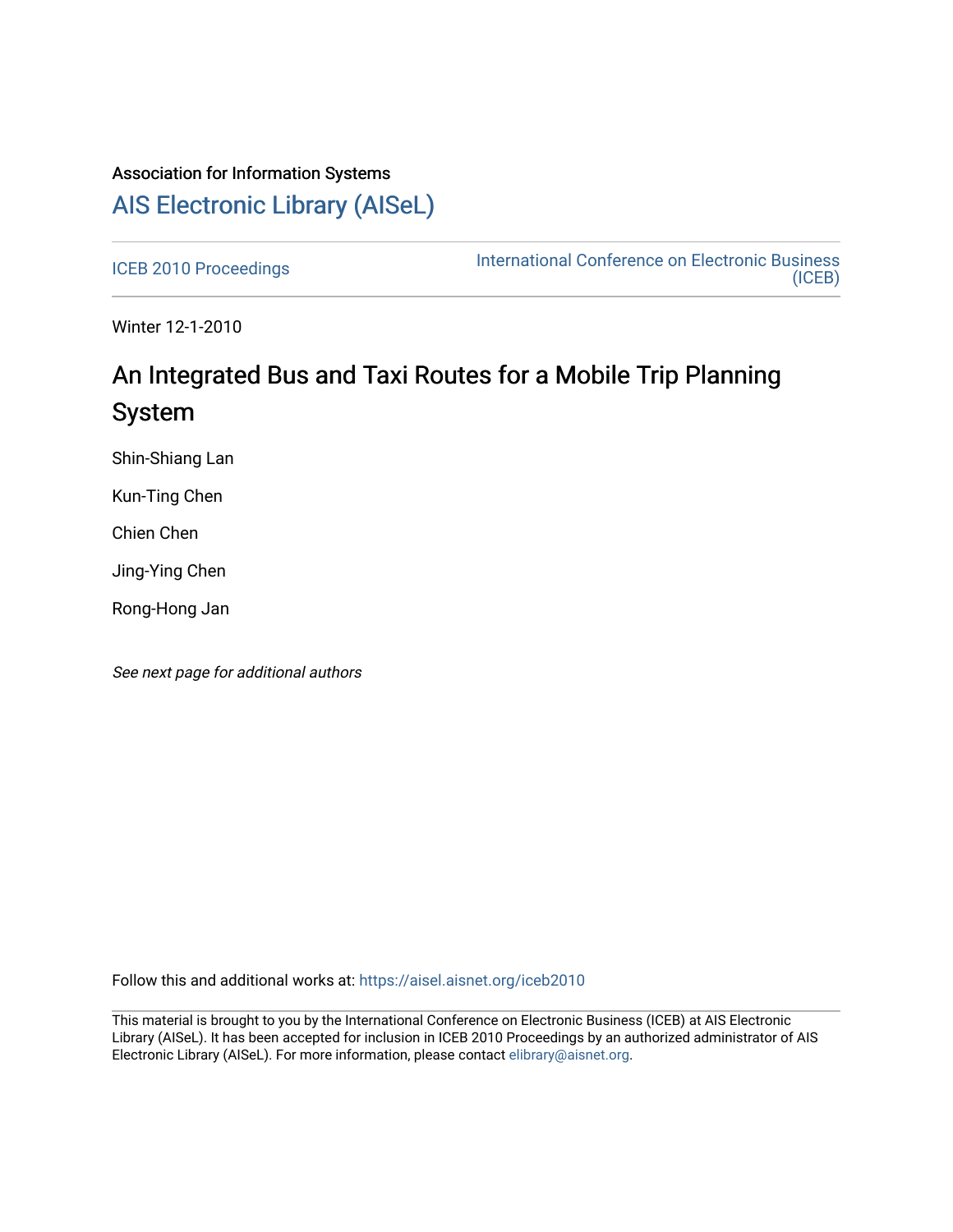### Authors

Shin-Shiang Lan, Kun-Ting Chen, Chien Chen, Jing-Ying Chen, Rong-Hong Jan, and Da-Chun Chang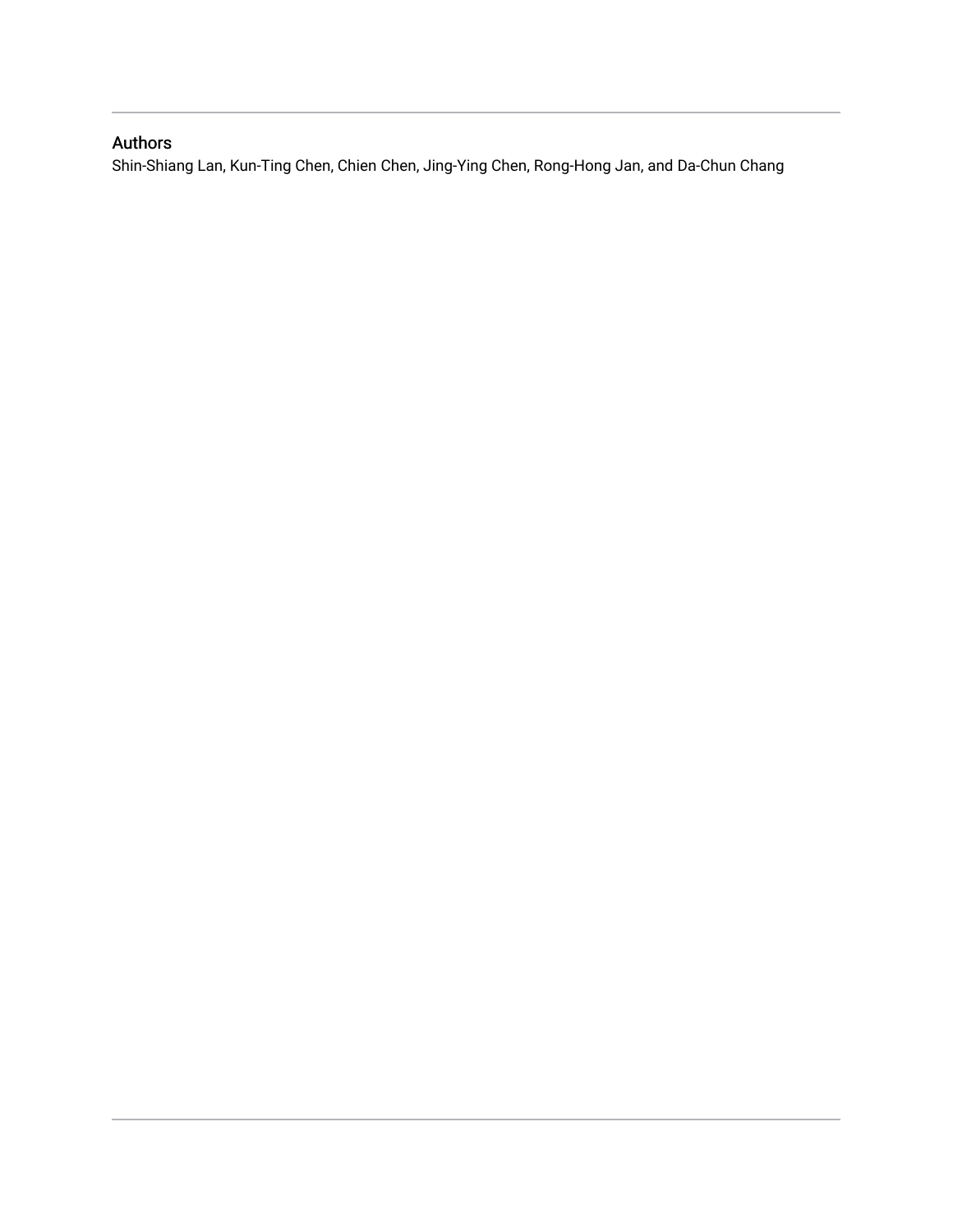### **An Integrated Bus and Taxi Routes for a Mobile Trip Planning System**

Shin-Shiang Lan<sup>1</sup>, Kun-Ting Chen<sup>1</sup>, Chien Chen<sup>1</sup>, Jing-Ying Chen<sup>1</sup>, Rong-Hong Jan<sup>1</sup>,

Da-Chun Chang<sup>1,2</sup>

<sup>1</sup>Department of Computer Science, National Chiao Tung University, Hsin-Chu, Taiwan

<sup>2</sup> Emerging Smart Technology Institute, Institute for Information Industry, Taipei, Taiwan

E-mail: {bluelewis.cs96g,quentin2007.cs96g}@g2.nctu.edu.tw,

{chienchen,jyc,rhjan,dcchang}@cs.nctu.edu.tw

### **Abstract**

With the popular usage of Google Maps and smart phones, more and more people are using smart phones to surf and inquire about travel information. As a result, every major city plans to push the existing online public transportation trip planning system beyond traditional computer users to mobile phone users. The trip planning system is based on the starting and ending points that a user inputs, and guides the user to take a bus or metro through an electronic map interface. The system usually provides different kind of alternative travel routes with the estimated time of arrival. However, people who use the public transport system may encounter some uncertainties, such as long waiting times, long routes, long walking distances, etc. In each big city, the taxi is a universal transport vehicle which is available at almost anytime, anywhere. Taxis can save passengers' walking distance and travel time with a deficit of high cost. Therefore, we design a trip planning system to unify the Taipei public transportation system with taxis. The users can inquire of a travel route through the mobile phones. This system uses Google Maps as a base map. The users assign an upper limit of fare which they are willing to pay. The system will balance between travel time and travel cost to obtain a route which may combine usage of the bus and taxi. Because of the high density of bus stations in Taipei city, the route search may consume a lot of system resources. We propose an improvement method to eliminate some intermediate bus stations in route search processing.

**Keywords**: trip planning, bus information system, Google Maps, Taxi.

### **1. Introduction**

In response to the global effort on the energy conservation and carbon dioxide emission reduction, we must encourage people to use public transportation systems instead of private cars. In order to reach more public transportation passengers, a trip planning system for the public transport system, which provides people with guidance for their trip just like a Global Positioning System (GPS) used in a private sedan, is needed. With the increase of cellphone users, designing a mobile trip planner for the billion cellphone users has a lot of potential impact to popular users of public transit. In a large metropolitan area, a trip planning system is used generally to guide the user to ride on the buses through an electronic map interface. Usually a user makes an inquiry to the trip planner for route information. A trip planner demonstrates a route with bus information and the estimated time of arrival. Some extra travel conditions can be specified in a trip planner to meet the user's demands, such as the shortest travel time, least number of transfers, walking distance limitation, transportation vehicle choice, etc. However, if the users' source and destination locations are far away from any bus station, the current trip planning system, such as Google Maps, will ask you to take a long walk which could take hours. Even if the users' locations are close to a bus station, the bus route could have a long waiting time. Sometime the user may have a very tight schedule. Those reasons may diminish the users' wish to travel by bus. On the contrary, when the users have a time constraint in their travel, the taxis in a city are the transportation vehicles which may supply the users' needs, but have a relatively high cost. If the users do not want to spend much money, but also want to achieve a reasonable travel time, they can plan a trip with a combination of bus and taxi routes. Therefore, the present paper proposes to unite bus and taxi routes in a trip planning system. It lets the users make the best choice to meet their travel time and cost constraints.

Our goal is to design a seamless mobile trip planning system to combine the Taipei bus and taxi route information. Like most modern travel planning systems, we use Web 2.0 to achieve an interactive and integrative application. Our system uses Google Maps as the base map. The system interacts with user by AJAX technological development's Google Map API. Simultaneously, we also design an Android handset client program to allow the users to plan their trip using a mobile device. Taipei's bus density is quite high. The number of bus stations in Taipei is much larger than the number of bus routes. If we take the transportation network path finding method in [1], each bus station must contain the arrival time information which creates a huge memory usage requirement and causes low system efficiency.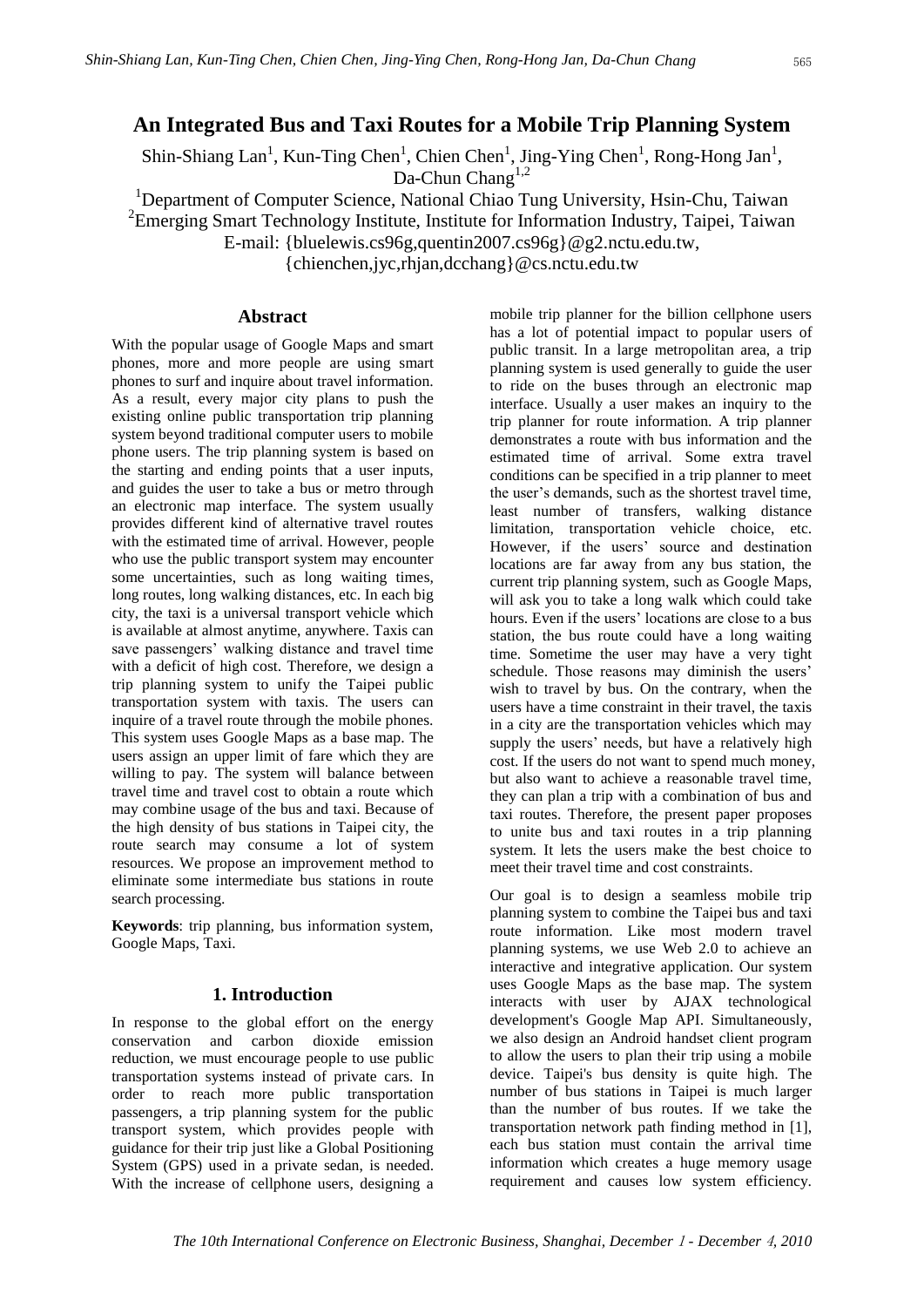Therefore in this paper we propose an enhanced path finding method, which can dynamically produce data, and which may abbreviate some of the station's information after processing, enabling the data processing quantity to be reduced effectively. The remainder of this paper is organized as follows. Section II compares existing trip planning systems in several major cities as well as some related work on path finding algorithms. Section III presents our system architecture. Subsequently, Section IV proposes an effective algorithm to reduce memory requirement of the trip planner. Our path finding algorithm to integrate bus and taxi routes is portrayed in section V. Section VI presents our emulation results, and Section VII concludes the paper.

### **2. Related Works**

We survey several trip planning systems used in various oversea and domestic cities. We compare their functionality through detailed observation and hand on exercise. Overseas cities have New York City [2], Chicago [3], Paris [4], and London [5]; domestic city has Taipei [6]. In addition, we also evaluate the global system Google Maps [7] and the local system UrMap [8] in Taiwan.

Remarkably, New York map demonstrates a 2D and 3D option. London has support for nineteen languages and bike routes. Paris has a fashion web design and allows viewing of incredible details. Google Maps can show the street camera views. We glance over the domestic and foreign systems and summary functionalities of existing systems and our trip planner in Table 1, where we explain each kind of functions as followings:

- Fastest: Find a path with a shortest arrival time
- Walk: The walking distance user can tolerate
- Transfers: Find a path with minimal transfers
- Waiting time: The waiting time user can tolerate
- Cost: The expense user willing to pay
- Map: Have a map to guide the user
- 3D: Have a 3D map interface
- Taxi: Support taxi

As shown in Table 1, the majority of trip planning systems do not have the Cost and Waiting time options. Most of overseas systems implement Walk and the Transfers function. Only two systems have more powerful 3D maps. Our system implements the complete collection of functions, except for the 3D option. Most importantly, we add taxi route into the trip planner, which others cities don't have.

|          | Fastest  |          |          | Walk CostTransfers Waiting |   | Map3DTaxi |                         |          |
|----------|----------|----------|----------|----------------------------|---|-----------|-------------------------|----------|
| New York | О        | $\Omega$ | $\Omega$ | O                          | X | $\Omega$  | $\Omega$                | X        |
| Chicago  | Ω        | $\Omega$ | $\Omega$ | O                          | X | X         | $\mathbf{I} \mathbf{X}$ | X        |
| London   | $\Omega$ | $\Omega$ | X        | O                          | X | $\Omega$  | X                       | X        |
| Paris    | O        | $\Omega$ | X        | $\Omega$                   | X | $\Omega$  | $\Omega$                | X        |
| Taipei   | O        | X        | X        | X                          | X | $\Omega$  | X                       | X        |
| UrMap    | $\Omega$ | X        | X        | X                          | X | $\Omega$  | X                       | X        |
| Google   | $\Omega$ | X        | X        | $\mathbf x$                | X | $\Omega$  | X                       | X        |
| Ours     | O        | $\Omega$ | $\Omega$ | $\Omega$                   | O | $\Omega$  | X                       | $\Omega$ |

Table 1: The functionality of different trip planning systems

In term of path finding algorithms, Florian [9] proposes a shortest time-dependent path algorithm based on Dijkstra's shortest path algorithm. Florian's work considers different routes and transfer station traffic [10][11] at different times in the planning of paths in the public transit network. Moreover, Florian proposes a dynamic module for the public transmit network and models the route with data structures [12],[13]. Huang [1] modifies Dijkstra's shortest path algorithm and presents a path finding algorithm using pattern first search (PFS) approach. Huang sets the time for the source and computes the shortest time-dependent path reachable from source to destination.

Huang's method is built on a graph model, i.e. public transit system graph NET(L, N, S) that consists of bus routes (Line), transfer stations (Node), and stations which cannot transfer (Stop). For each station the bus routes that go through it are recorded, and for each bus route the stations that are on the routes in which the bus passes are also recorded. Each station contains one timestamp for each bus route, as well as the following quantities:

- t: The time at which the user arrives
- T: The bus line which the user takes to this station
- x: The previous transfer station at which the user takes bus line r
- $\bullet$  $x$ : The departure time at which the user leaves transfer station x

The algorithm needs to define a temporary node set, which records the nodes to update for the next step. It sorts the time value t of nodes in this set, sets the departure time on the source node, and sets infinite time for the others. The algorithm starts at the source node and searches the neighbors reachable from the source node. A new arrival time is calculated and compared with the original time for all the nodes through which the bus line r passes and which are downward nodes from the source. If the new time is shorter than original one, the algorithm updates the station's timestamp  $(t, r, x, t^x)$ with the new time value and adds the node to the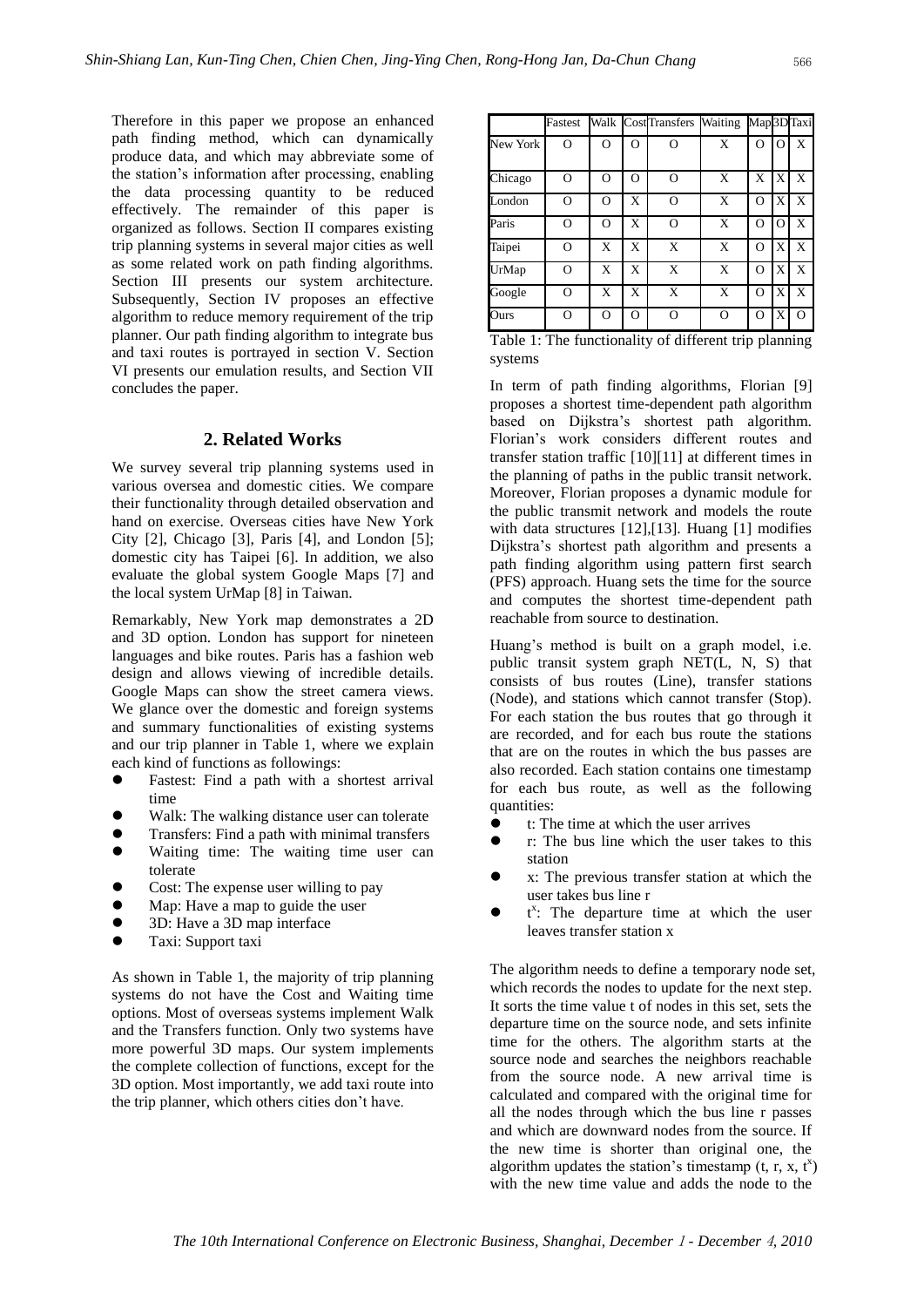set. At each next step, the node with the minimum time in the node set is picked and the process repeats until the destination is found or the set becomes empty.

Note that when the number of Stops is excessively large, the amount of data to process will also increase. We found that when we consider only the bus lines and transfer stations without the stations that cannot be used for transfer, it can reduce unnecessary data processing. We will explain in more details about this reduction in the section 4.



Figure 1: System Architecture

### **3. System Model**

Our trip planning system allows the users to plan for trip with Web browsers as well as with handset running the Android platform. Both the server program and client-side programs are implemented in JAVA technology, which supports both client-side and server-side application development and avoids the need to deal with multiple programming languages during development process. When using the trip planning system, users mark the source and destination points on the map interface, and the system supports various timing constraints that can be specified by the users. People can change their preferences and priorities in different situations. We further include taxi as an additional option to the available transportation types.

The trip planning system contains three main components: the client interface, the travel planning module, and the database. The client interface provides viewing and option setting operations, the trip planning server program implements the trip planning algorithm, and the database includes both static route data and real-time bus and traffic data retrieved from a remote transportation information server. Figure 1 shows the system architecture.



Figure 2.1: Client Interface Model



Figure 2.2: Client Interface Model

The Web client, as shown in Figure 2.1, uses Google Maps as the base interface. The user interaction is further enhanced using the Ajax framework EXT JS [14]. The other handset-based client is based on the Android platform as shown in Figure 2.2. Both clients support timing options such as waiting time and walking distance when planning trips. The system returns a computed path according to the options users select, such as the shortest path with constraints to minimize the waiting time, or the maximum walking distance allowed. We denote different colors for different bus lines and show them on the map interface.

The trip planning module considers both the bus and the taxi to compute the shortest time-dependent path, and returns the resulting path, the transfer station information, and an estimate of total traveling time and arrival time. We will describe the planning algorithm in more details later.

Finally, the database server is based on PostgreSQL and includes PostGIS which provides extensions and many plug-in libraries. We use Taipei public bus stations and lines information in our trip planning algorithm [15] supported by the Taipei city government. When trip planning algorithm is running, we also connect to the remote database server to obtain immediate Taipei public bus information [15].

### **4. Enhance Method**

When the number of public bus stations becomes too large and the bus lines passing them become too dense, the amount of data to process grows tremendously. We propose a method that improves on Huang's algorithm by alleviating some unnecessary computation and reducing the memory usage. The idea is that, generally speaking, the number of stations is more than the number of bus lines, and each station has many bus lines passing through it. Take Taipei public bus transportation as an example, the number of bus lines is 429, while the number of stations is 6782.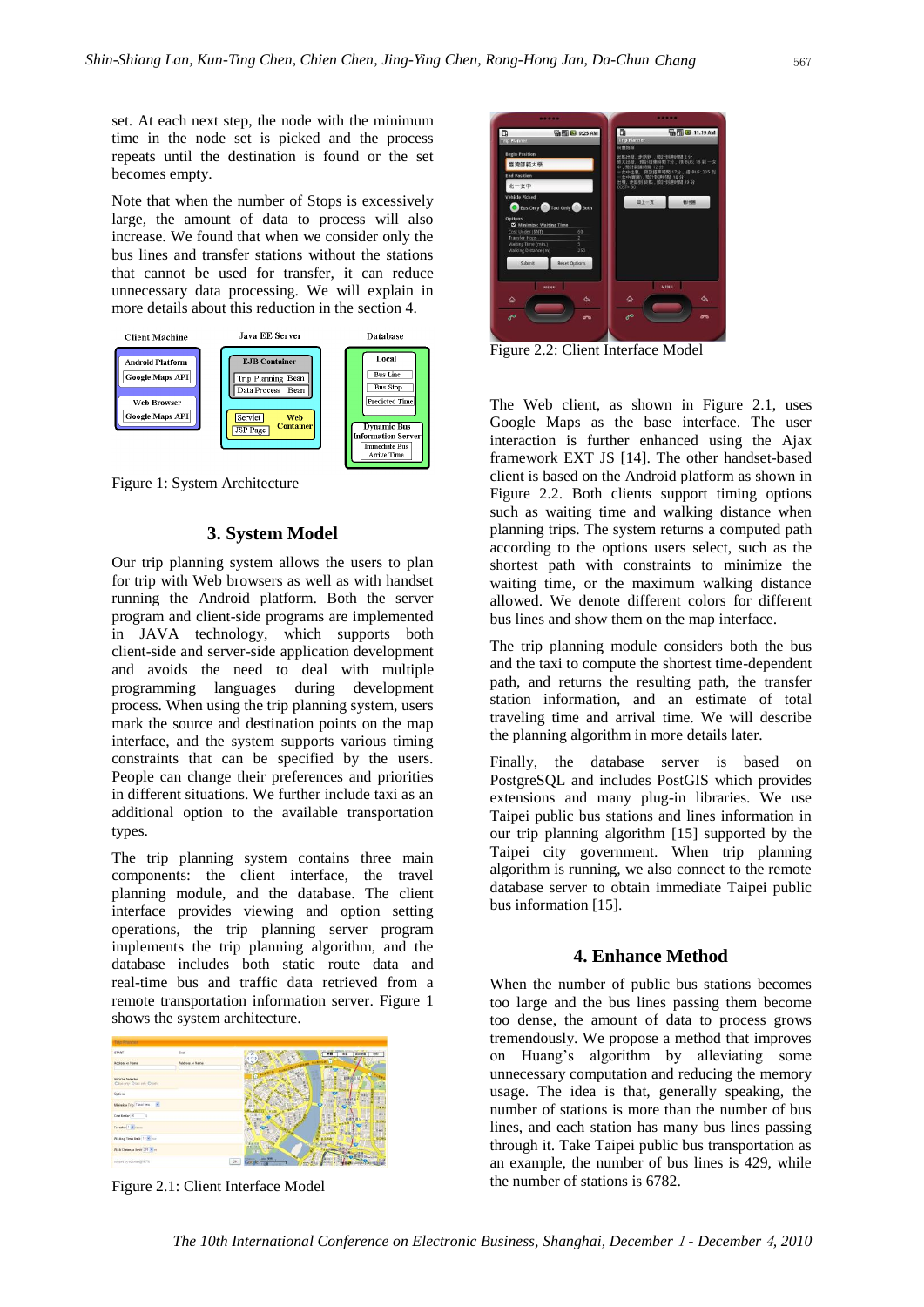Suppose there are two bus stations in public bus line. If the bus lines which pass the downward bus station are the subset of the bus lines which pass the upward station, and moreover, if the bus line passing these two stations goes through the same path between the two stations, it indicates that transfers in downward station is unnecessary, since taking the upward station as transfer station is enough.

For example, Figure 3 shows A, B, C, and D as transfer stations. L1, L2, L3 represent three different bus lines. Take stations A and B as an example, the bus lines passing through A and B go through the same path between A and B, and B is not a destination point. The line set at node B {L1, L2} is a subset of line set in node A, that is, {L1, L2, L3}, which means no transfer in node B is necessary, and we can eliminate the B transfer node.



Figure 3: Bus Line Example

#### **4.1 Algorithm**

The modified algorithm is as follows. The public transit system graph NET(L, N) consists of the transfer station nodes N, and bus lines L. We use the Huang's method to do path searching and use similar parameters  $(t, r, x, t^x)$  as in Huang's. Step (6) is modified with the above mentioned method. During initialization, i.e., in step (1), we start only with the initial source node, unlike the Huang's method which initializes all the transfer nodes in the beginning, and thus the memory usage is less in our algorithm. The algorithm is summarized as follows:

- (1) Initialize source node N<sub>S</sub>( $t_0$ , null, null,  $\infty$ ), the set of active lines serving the node, and the set of active nodes serving the line, Set T← ${N_s}$
- (2) If T is an empty set, stop. Destination is unreachable.
- (3) Select a node  $N_j$ : for all  $N_j \in T$ , such that  $t_j$ is minimal
- (4) If  $N_i = N_D$ , stop, destination arrived.
- (5) For each line p' which passes  $N_j$  in addition

to the line  $p$  that has time stamp  $t_j$ , let  $v'$  be

the set of such p' that satisfies the waiting time condition from the user. (6) If v' is not null, then for each downward node N', if the lines of N' is the subset of the lines of  $N_j$ , then it doesn't create time stamp on N'; else, get a new arrival time  $t^*$ = travel( $p^*$ ,

 $N_j \rightarrow N'$ ), If  $t^* + t_j < t'$ , then update n' by t'=t<sup>\*</sup>+ t<sub>j</sub>, T←T∪ { N'}  $(7) T \leftarrow T - \{ N_i \}$ 

(8) Go to step (2).



Figure 4: Example

#### **4.2 Example**

Figure 4 illustrates the bus transit system graph, including three bus lines (L1, L2, L3) and six bus stations  $(N<sub>S</sub>, N<sub>D</sub>, N1, N2, N3, N4)$ . First, the system initializes the bus station set for each bus line and the bus line set for each bus station. We set the departure time at NS as 7:00.

#### **Step 1:**

The line set on NS is  ${L1, L2, L3}$ :

The station set on L1 is  $\{ N_s, N_1, N_3, N_p \}$ , and we consider only downward stations  $\{N1, N3, N_D\}$ . The line set on N1 is {L1, L2}, which is the subset of line set on NS, so it doesn't update. The line set on N3 is {L1, L3}, and it is the subset of line set on NS, so it doesn't update.  $N_D$  is the destination, so it calculates the time from  $N_S$  to  $N_D$  through line L1, create timestamp on  $N_D$ . Figure 5 (a) shows the end of examining L1.

The station set on L2 is  $\{N_2, N_S, N_1, N_4, N_D\}$ , and we consider only downward stations  $\{N1, N4, N_D\}$ . The line set on N1 is  ${L1, L2}$ , which is the subset of line set on  $N<sub>S</sub>$ , so it doesn't update. The line set on N4 is {L2, L3}, which is the subset of line set on  $N<sub>S</sub>$ , so it doesn't update.  $N<sub>D</sub>$  is the destination, and since the time from  $N_S$  to  $N_D$  through route L2 is more than the original time, so it doesn't update. Figure 5 (b) shows the end of examining L2.

The station set on L3 is  $\{N_s, N2, N3, N_D, N4\}$ , and we consider only downward stations  $\{N2, N3, N_D\}.$ The route set on N2 is {L2, L3}, which is the subset of line set on  $N<sub>S</sub>$ , so it doesn't update. The line set on N3 is {L1, L3}, which is the subset of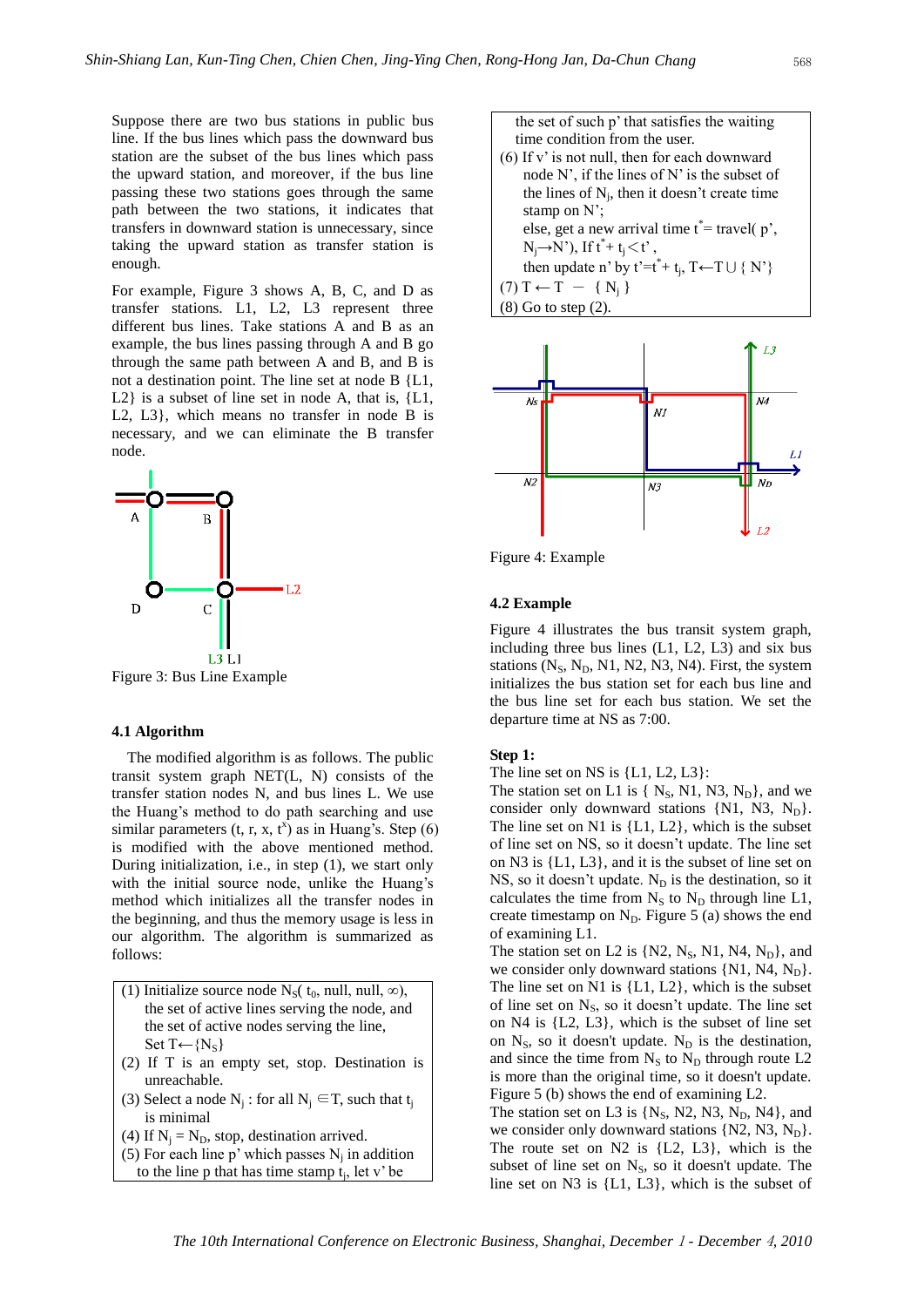line set on  $N<sub>S</sub>$ , so it doesn't update.  $N<sub>D</sub>$  is the destination, the time from  $N_S$  to  $N_D$  through route L3 is more than the original time, so it doesn't update. Figure 5 (c) shows the end of examining L3

### **Step 2:**

Take the node  $N_D$  from the set, finish.



### **5. Path Finding Algorithm Combining Taxi and Bus**

In order to have more versatile routes in the planning of trip and to provide more flexible choices for different users' preferences and priority with respect to time, we consider adding taxi support in addition to taking public transportations. We consider the case where a taxi can connect two bus lines which do not intersect, and thus it allows the user to have more trip planning options. Accordingly, in the traffic network illustrated in section 4, in addition to the public transit routes, we add the taxi edges between each pair of transfer stations.

When performing search on the trip planning algorithm, stations except the source and the destination node can have many timestamps. The source and the destination nodes have only one timestamp. For example, suppose the user sets the budget condition. Before the algorithm reaches the destination node, the accumulated cost may exceed the user's budget if taking into account only the shortest time-dependent path, so the transfer station records both the accumulated cost and time conditions. There are two kinds of situations in such transfer station records: either having less time with higher budget or longer time but lower budget.

When performing search on the trip planning algorithm, due to various user conditions and the chosen optimization condition, for example, suppose the user sets the budget upper-bound condition and should search for shortest time-dependent path. Before the planning trip reaches the destination node, the accumulated cost may exceed the user budget condition if taking into account only the shortest time-dependent path, so the transfer station records both the accumulated cost and time conditions.

The algorithm updates the path records in the transfer station depending on the computed time and budget for the current path. We consider three cases. In the first case, it deletes all the worse path

records and inserts the new record if the new record has better arrival time and the budget is within upper-bound compared with the path records stored in the station. In the second case, it doesn't update if the arrival time is better than the stored path records but the budget is over upper-bound condition. Finally, if it is not either of the above situations, for example, the arrival time is worse even if the budget is under the bound, it still doesn't update the records.

#### **5.1 Algorithm:**

The algorithm considers the routes with respect to bus, walking, and taxi, and computes the arrival time and budget. The detail is as follows.

- (1) Under the distance of walk condition, starting from source, search for those stations that are reachable by walking, and those stations that are reachable by taxi under the budget condition.
- (2) Find the bus lines set for each station obtained from (1), for each bus line, if the stations it passes are those in (1), update the records on the stations.
- (3) For stations from step (2), search for stations that are reachable by walking, check if it can update the time stamp in the records.
- (4) From stations by step (2), search for stations that are reachable by taxi, check if it can update the time stamps in the records.
- $(5)$  Add the records added from  $(2)$ ,  $(3)$ , and  $(4)$ to record set.
- (6) If there is nothing in the record set or the record on the end node, finish.
- (7) Take the records from record set in non-decreasing order. Take the node on the record as the start node, if it is the taxi that is the previous path, then neglect  $(9)$   $(10)$ .
- (8) Find the bus lines that pass through the start station by step (7). Check if it can update the records on the stations on the bus route.
- (9) For the stations on the records by step (7), search for stations that are reachable by

walking, check if it can update records on those stations.

- (10) For station on the records by step (7), search for stations that are reachable by taxi, check if it can update records on those stations.
- $(11)$  Add records from  $(8)$ ,  $(9)$ , and  $(10)$  to record set, go to (6).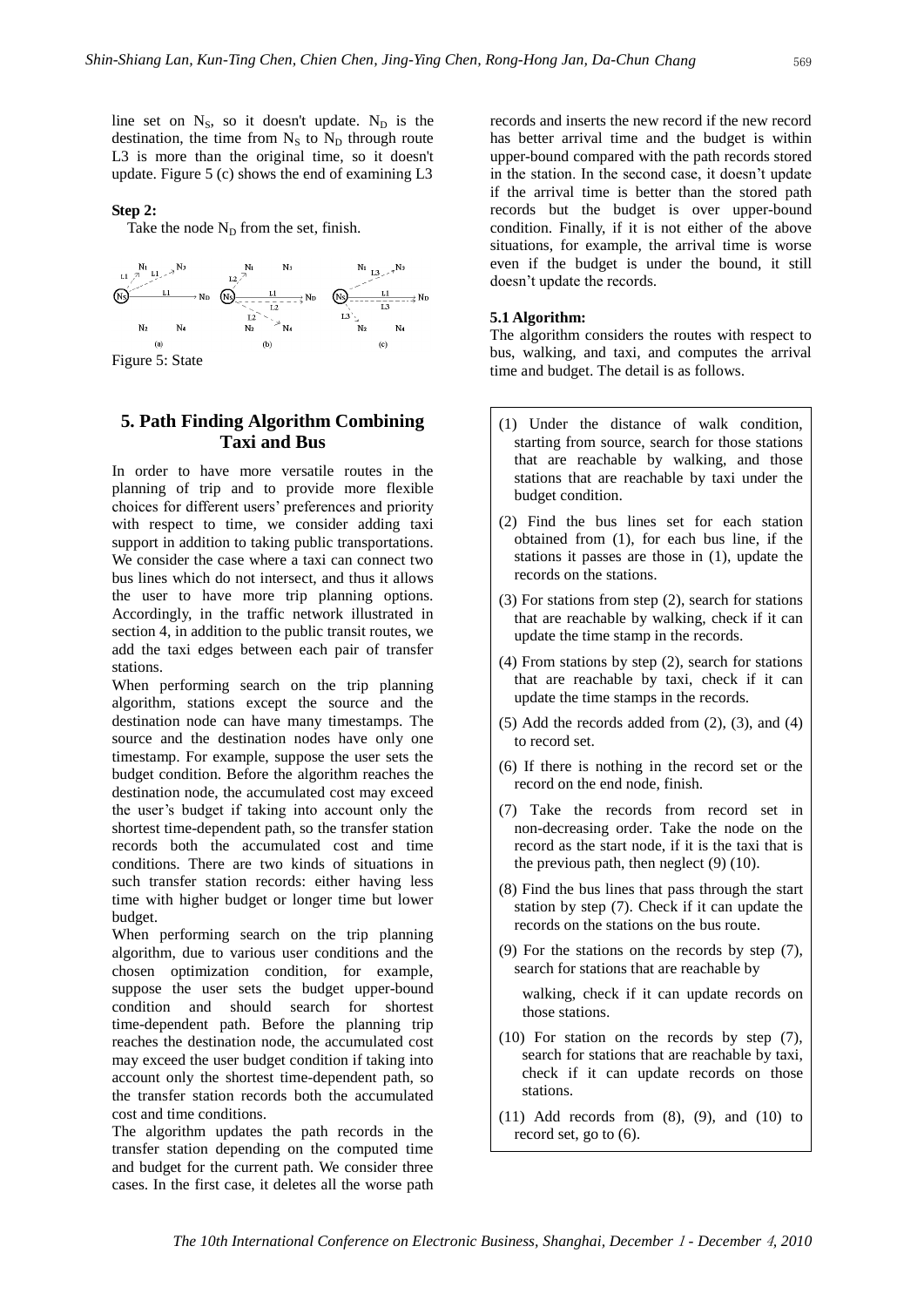We use an example to illustrate the extended algorithm. In Figure 6, suppose the budget condition is 90, the source node is S, and the destination node is D. N1, N2, N3 are stations.



Figure 6: Example

#### **Step 1:**

From the source node, S can take bus to N1 and N2, and can take taxi to N1, N2 while still under budget condition. The result is as Table 2.

|                | Record   Previous   Line |      | Node           | Time | Cost |
|----------------|--------------------------|------|----------------|------|------|
|                |                          | L1   | N <sub>1</sub> | 7:15 | 15   |
| $\mathfrak{D}$ | 0                        | Taxi | N <sub>1</sub> | 7:05 | 70   |
| $\mathcal{R}$  |                          | L1   | N <sub>2</sub> | 7:20 | 15   |
|                |                          | Taxi | N <sub>2</sub> | 7:07 | 75   |

Table 2: Step 1

#### **Step 2:**

Take record 2 with the smallest time stamp. Node N1 can take bus line L1 to N3 and D. The additional record is as Table 3.

| Record   Previous   Line   Node   Time   Cost |                |      |    |
|-----------------------------------------------|----------------|------|----|
|                                               | N <sup>3</sup> | 7:21 | 85 |
|                                               |                | 7:25 | 85 |

Table 3: Step 2

#### **Step 3:**

Take record 4 with the smallest time stamp. Node  $N_2$  can take bus line L2 to N3. The additional record is as Table 4.

| Record   Previous   Line   Node   Time   Cost |  |  |
|-----------------------------------------------|--|--|
|                                               |  |  |

Table 4: Step 3

#### **Step 4:**

Take record 1 with the smallest time stamp. Node N1 can take bus line L2 to N3 and D, also can take taxi to N2, N3 and D under budget condition. The

newly added record is as Table 5.

| Record   Previous   Line   Node   Time   Cost |         |      |    |
|-----------------------------------------------|---------|------|----|
|                                               | Taxi D  | 7:19 | 85 |
|                                               | Taxi N3 | 7:20 | 85 |

Table 5: Step 4

#### **Step 5:**

Take record 6 whose node is D, finish.

| Record   Previous   Line   Node   Time   Cost |               |      |    |
|-----------------------------------------------|---------------|------|----|
|                                               |               | 7:15 |    |
|                                               | Taxi $\mid$ D | 7:19 | 85 |

Table 6: Step 5

From Table 6 we know that the shortest time path is from S to N1 by bus line L1 at arrival time 7:15, and then from N1 to D by taxi at arrival time 7:19.

### **6. Emulation**

In order to understand our system's functionalities, we have made a series of emulations. We take a sample area of 3.735 kilometer-long and 2.632 kilometer-wide rectangular regions in the center of Taipei, and randomly create sources and destinations with distances away from each other limited by 2, 3, and 4 kilometers. We also randomly select two end points located on any part of the Taipei metropolitan area with distance away between 5 and 10 kilometers. Each test result is obtained by averaging 100 times of emulation for each kind of distance respectively.

First, we would like to know whether our trip planner can find a quicker path if the user is willing to walk for a little bit longer. The emulation employs the same bus waiting time, and a 4 kilometers/hour walking speed. The trip is for bus only. Figure 7 presents the successful probability of planning a trip versus walk distance. The result shows that when the user is willing to walk a longer distance, the opportunity for finding a path is higher in Taipei city center. However, if the source and destination are not in the city center, such as the results for the 5 and 10 kilometers, the chance of finding bus station is much lower, even the user is willing to walk 500 meters. Therefore, integrating taxi into a trip planning system can be very helpful to encourage people to plan some part of their trip to involve public buses.

Then, our following emulations are for planning a trip with bus and taxi information. Our goal is to show the relation of cost limit, and the successful rate of planning a trip and travel time. Apparently,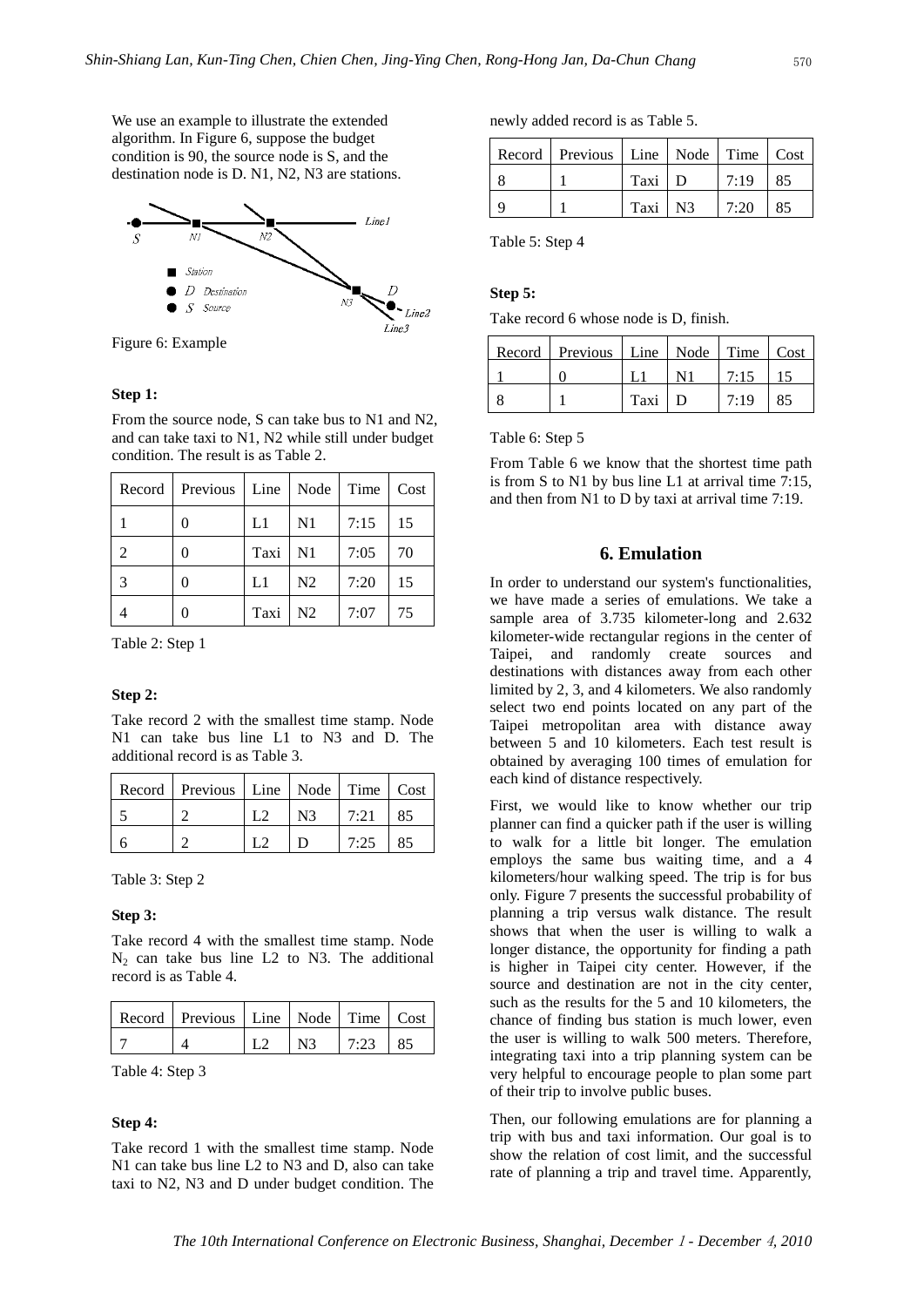the curves in Figure 8 depict that when we combine bus and taxi information with higher upper limits of cost, the chance of finding a path is much higher. The 10 kilometer case eventually will reach a 100% successful rate. Figure 9 further shows when the cost upper limit is higher; the time to arrive at the destination is quicker. Of course, if you don't care how much you spend on the transportation, our trip planner will give you a shortest time taxi route. In 2 kilometers case, the fare surpasses 85 upper limits; you will be given a direct route to the destination by the taxi.



Cost 0.9  $_{0.8}$  $0.7$ Probability  $\leftarrow$  2 km  $0.6$  $0.5$  $-3km$  $0.4$  $-4km$  $0.3$  $0.2$  $-5km$  $0.1$  $-10km$ 50 85 100 150 200 250 Cost



Figure 9 Succesful rate verse cost limit

Figure 8 Succesful rate verse cost limit

### **7. Conclusion**

This paper designs and implements a mobile trip planning system for public transportation systems in the Taipei metropolitan area. Since taxis are an important transportation vehicle in almost every major city, we propose to blend the taxi routes into

the public transportation trip planning system. It has an advantage of fulfilling user constraints in both travel time and transportation cost. Thus, the people who are located far away from bus stations can still plan part of their trip using buses. Moreover, we propose an enhanced method to reduce the system memory requirement and increase request processing speed. Currently, we are testing our integrated trip planning system with the addition of Taipei Metro Rapid Transit (MRT) system and bicycle routes. People can specify how many calories they would like to burn using a bicycle for their trip. Our system will plan a route to combine MRT, bus, and bicycle accordingly. In the future, we will integrate our system with taxi operators to achieve a seamless transfer. Our final goal is to establish an integrated mobile trip planning system for seamless transportation networks.

### **Acknowledgements**

This study is conducted under the "III Innovative and Prospective Technologies Project" of the Institute for Information Industry which is subsidized by the Ministry of Economy Affairs of the Republic of China.

### **References**

- [1] R. Huang, "A Schedule-based Pathfinding Algorithm for Transit Networks Using Pattern First Search," Geoinformatica, vol.1, no. 2, pp.269-285, June 2007.
- [2] MTA NYC Transit Trip Planner http://tripplanner.mta.info/
- [3] Plan Your Trip With the RTA! http://tripsweb.rtachicago.com/
- [4] RATP Transports en île de France http://www.ratp.info/touristes/
- [5] Transport for London: http://www.tfl.gov.uk/
- [6] 5284 front page: http://5284.taipei.gov.tw/
- [7] Google Maps API <http://code.google.com/intl/zh-HK/apis/maps>
- [8] UrMap: http://www.urmap.com/
- [9] M. Florian, "Finding shortest time-dependent paths in schedule-based transit networks: a label setting algorithm," in Niguel H.M. Wilson and Agostino Nuzzolo (Eds.), Schedule-based Dynamic Transit Modeling: Theory and Applications, pp. 43–53, Dordrecht Kluwer, 2004.
- [10] R. Huang and Z.-R. Peng, "An object-oriented GIS data model for transit trip planning system," in TRB, National Research Council (Eds.), Transportation Research Record, no. 1804, pp. 205–211, TRB, National Research Council, Washington DC, 2002.
- [11] R. Huang and Z. Peng, "A spatiotemporal